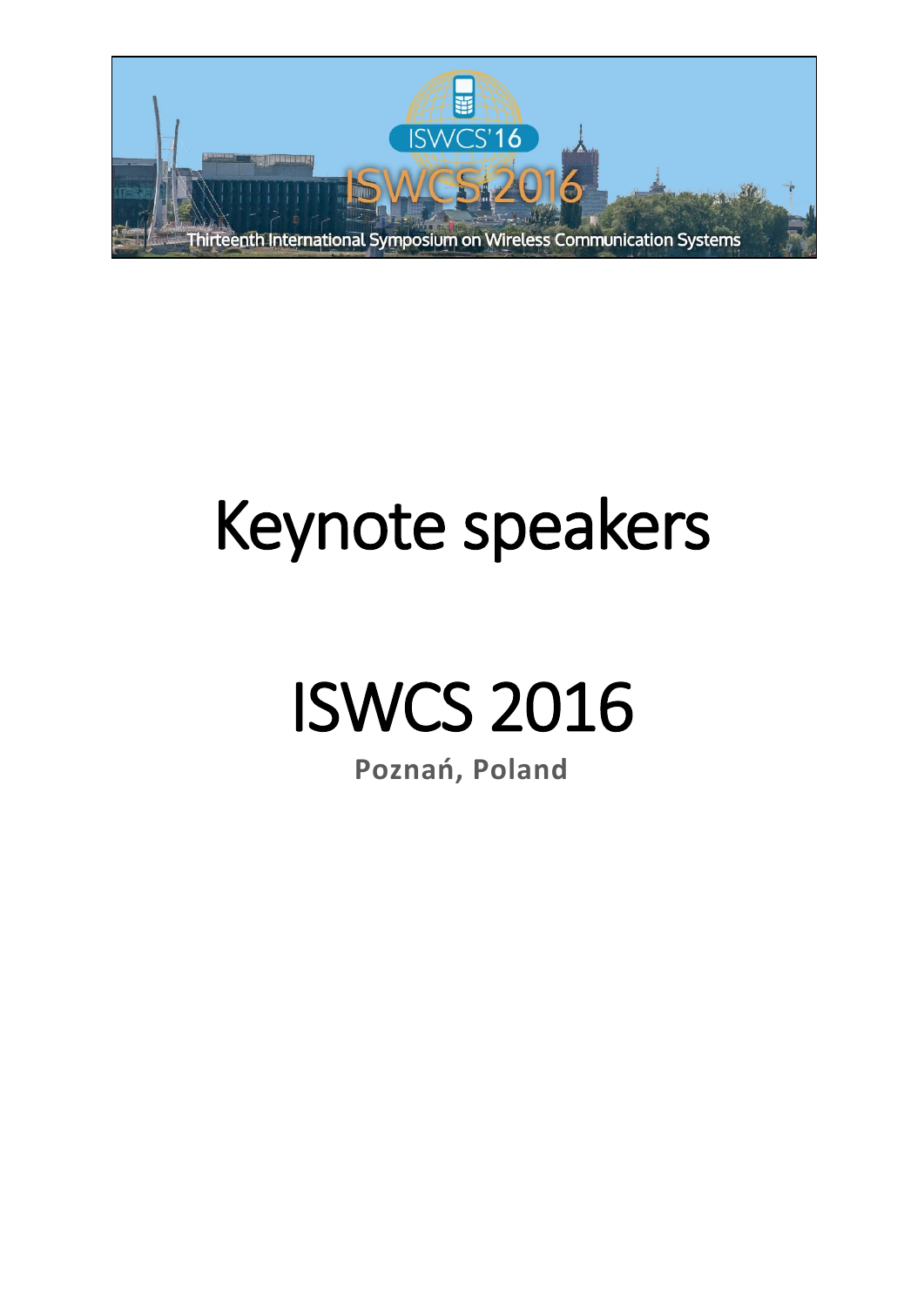

#### Prof. Andrea Goldsmith, Stanford University, US



TALK TITLE:

The Road Ahead for Wireless Technology: Dreams and Challenges

TALK DESCRIPTION:

Wireless technology has enormous potential to change the way we live, work, and play. Future wireless networks will support Gigabit per second multimedia communication between people and devices with high reliability and uniform coverage indoors and out. Software will create a virtual wireless network cloud, enabling resource management, seamless connectivity, and roaming across heterogeneous access networks, including WiFi and cellular systems. Wireless technology will also enable smart and energy-efficient homes and buildings, automated highways and skyways, and in-body networks for analysis and treatment of medical conditions. The shortage of spectrum will be alleviated by advances in cognitive radios, and breakthrough energy-efficiency algorithms and hardware will be employed to make wireless systems "green". There are many technical challenges that must be overcome in order to make this vision a reality. This talk will describe what the wireless future might look like and some of the innovations and breakthroughs that are required to realize this vision.

BIOGRAPHY:

Andrea Goldsmith is the Stephen Harris professor in the School of Engineering and a professor of Electrical Engineering at Stanford University. She was previously on the faculty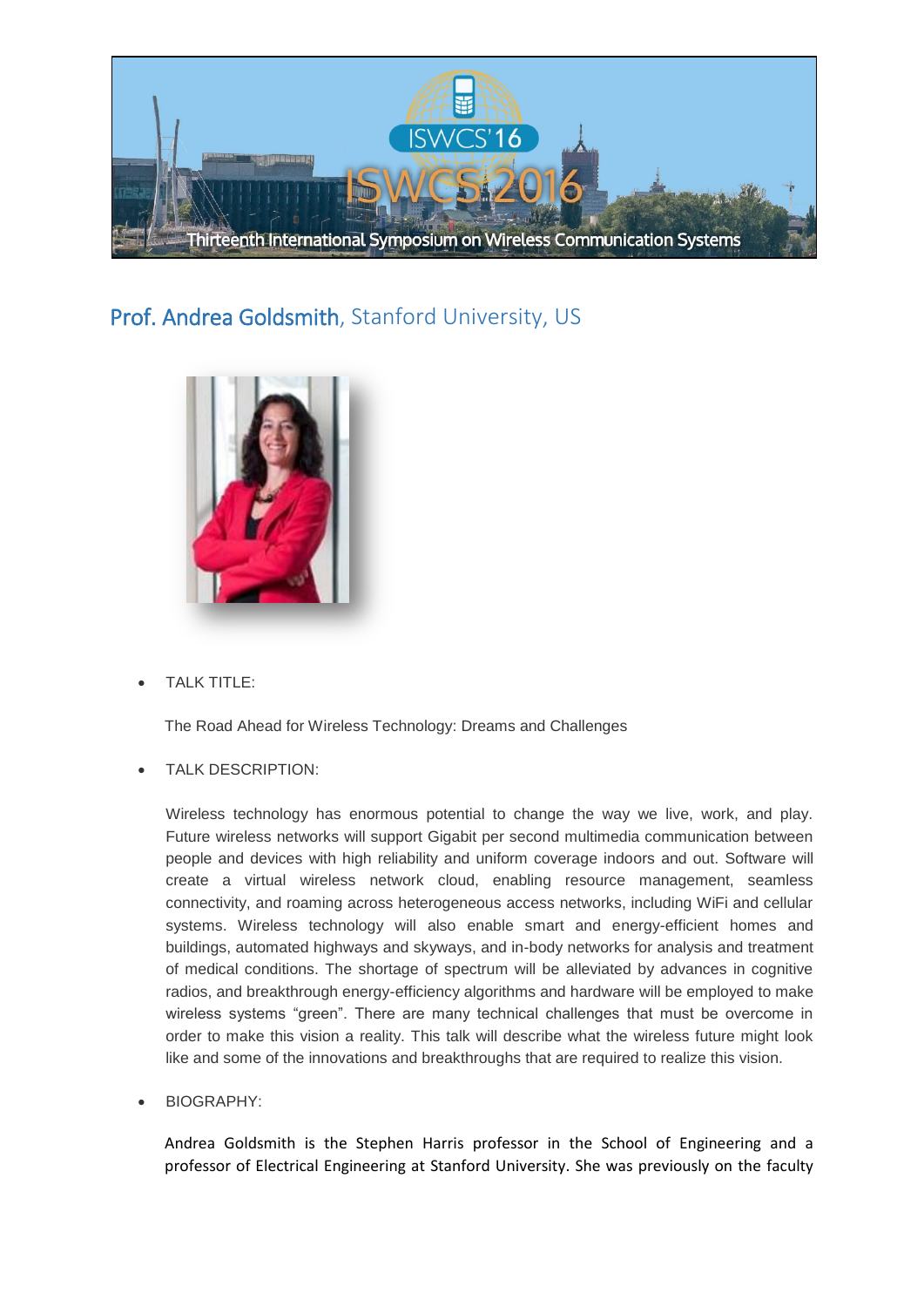

of Electrical Engineering at Caltech. She co-founded and served as CTO of both Accelera, Inc., which develops software-defined wireless network technology, and of Quantenna Communications Inc., which develops high-performance ultra-reliable WiFi chipsets. She has previously held industry positions at Maxim Technologies, Memorylink Corporation, and AT&T Bell Laboratories. Dr. Goldsmith is a Fellow of the IEEE and of Stanford, and she has received several awards for her work, including the IEEE Communications Society and Information Theory Society joint paper award, the IEEE Communications Society Best Tutorial Paper Award, the National Academy of Engineering Gilbreth Lecture Award, the IEEE Communication Theory Technical Committee Recognition Award, the IEEE Wireless Communications Technical Committee Recognition Award, the Alfred P. Sloan Fellowship, and the Silicon Valley/San Jose Business Journal's Women of Influence Award. She is author of the book ``Wireless Communications'' and co-author of the books ``MIMO Wireless Communications'' and "Principles of Cognitive Radio," all published by Cambridge University Press. She received the B.S., M.S. and Ph.D. degrees in Electrical Engineering from U.C. Berkeley.

Dr. Goldsmith served on the Steering Committee for the IEEE Transactions on Wireless Communications, and has previously served as editor for the IEEE Transactions on Information Theory, the Journal on Foundations and Trends in Communications and Information Theory and in Networks, the IEEE Transactions on Communications, and the IEEE Wireless Communications Magazine. Dr. Goldsmith participates actively in committees and conference organization for the IEEE Information Theory and Communications Societies and has served on the Board of Governors for both societies. She has been a Distinguished Lecturer for both societies, served as the President of the IEEE Information Theory Society in 2009, founded and chaired the student committee of the IEEE Information Theory society, and currently chairs the Emerging Technology Committee and is a member of the Strategic Planning Committee in the IEEE Communications Society. At Stanford she received the inaugural University Postdoc Mentoring Award, served as Chair of its Faculty Senate, and currently serves on its Faculty Senate and on its Budget Group.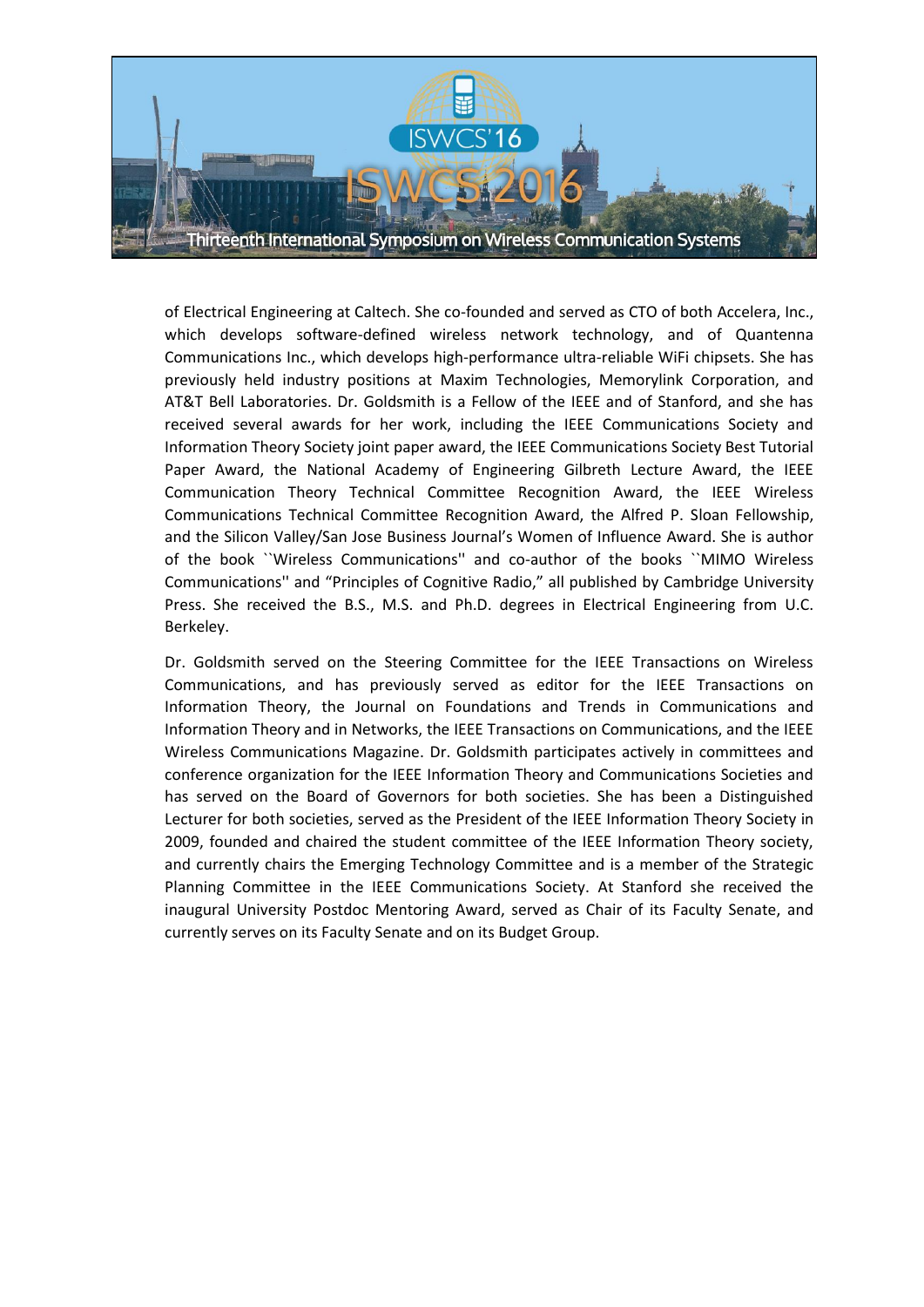

#### Prof. Alex Wyglinski, Worcester Polytechnic Institute, US



- TALK TITLE: Biology Meets Cognitive Radio - Using Nature to Make Good Decisions
- TALK DESCRIPTION:

Over the past 15 years, the wireless community has extensively looked at cognitive radio as a means for enabling wireless systems to intelligently adapt to and learn from its operating environment. Much research has been conducted on devising robust and spectrally agile transmission schemes, computationally efficient processing architectures, games and other medium access control mechanisms for enabling the sharing of wireless resources within a specific location, and versatile radio frequency hardware. At the core of any cognitive radio is its "engine", a veritable radio brain used to perform both decision-making and learning. Researchers have looked at a wide range of methods for performing cognitive radio decision-making and learning, including machine learning, swarm behavior, and other types of artificial intelligence. In this talk, I will focus on how important the biological sciences are with respect to the evolution of the cognitive radio brain, including lessons learned from applying techniques such as genetic algorithms and neural networks. I will also include in this talk some recent research into the usage of simpler social animals such as bumblebees.

REVISED\* BIOGRAPHY:

Dr. Alexander M. Wyglinski is internationally recognized as an expert in the field of wireless communications, cognitive radio, connected vehicles, software-defined radio, dynamic spectrum access, electromagnetic security, vehicular technology, wireless system optimization and adaptation, autonomous vehicles, and cyber-physical systems. Dr.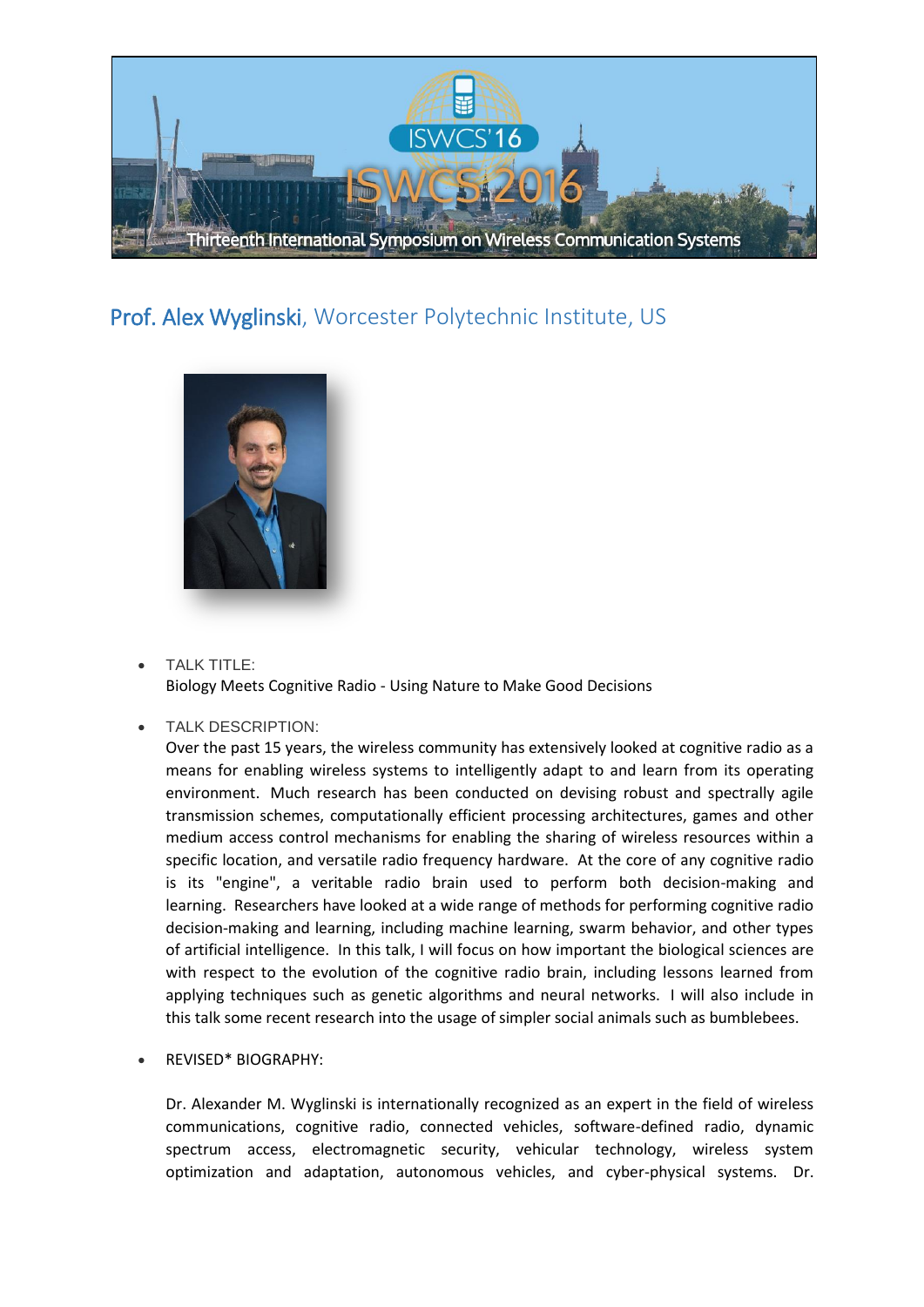

Wyglinski is an Associate Professor of Electrical and Computer Engineering and an Associate Professor of Robotics Engineering at Worcester Polytechnic Institute, Worcester, MA, USA, as well as the Director of the Wireless Innovation Laboratory (WI Lab).

Dr. Wyglinski is very active in the technical community, serving on the organizing committees of numerous technical conferences and several journal editorial boards. These activities include serving as the General Co-Chair for both the 2013 IEEE Vehicular Networking Conference and the 82nd IEEE Vehicular Technology Conference in Fall 2015. Dr. Wyglinski's editorial board commitments include the IEEE Communications Magazine, IEEE Transactions on Wireless Communications, and IEEE Transactions on Communications. Starting January 2016, Dr. Wyglinski became President-Elect of the IEEE Vehicular Technology Society, an applications-oriented society of approximately 4200 members that focuses on the theoretical, experimental and operational aspects of electrical and electronics engineering in mobile radio, motor vehicles and land transportation.

Throughout his academic career, Dr. Wyglinski has published approximately 40 journal papers, over 80 conference papers, nine book chapters, and two textbooks. He is currently being or has been sponsored by organizations such as the Defense Advanced Research Projects Agency, the Naval Research Laboratory, the MITRE Corporation, the Office of Naval Research, the Air Force Research Laboratory Space Vehicles Directorate, The MathWorks, Toyota InfoTechnology Center U.S.A., and the National Science Foundation. Dr. Wyglinski is a Senior Member of the IEEE, as well as a member of Sigma Xi, Eta Kappa Nu, and the ASEE.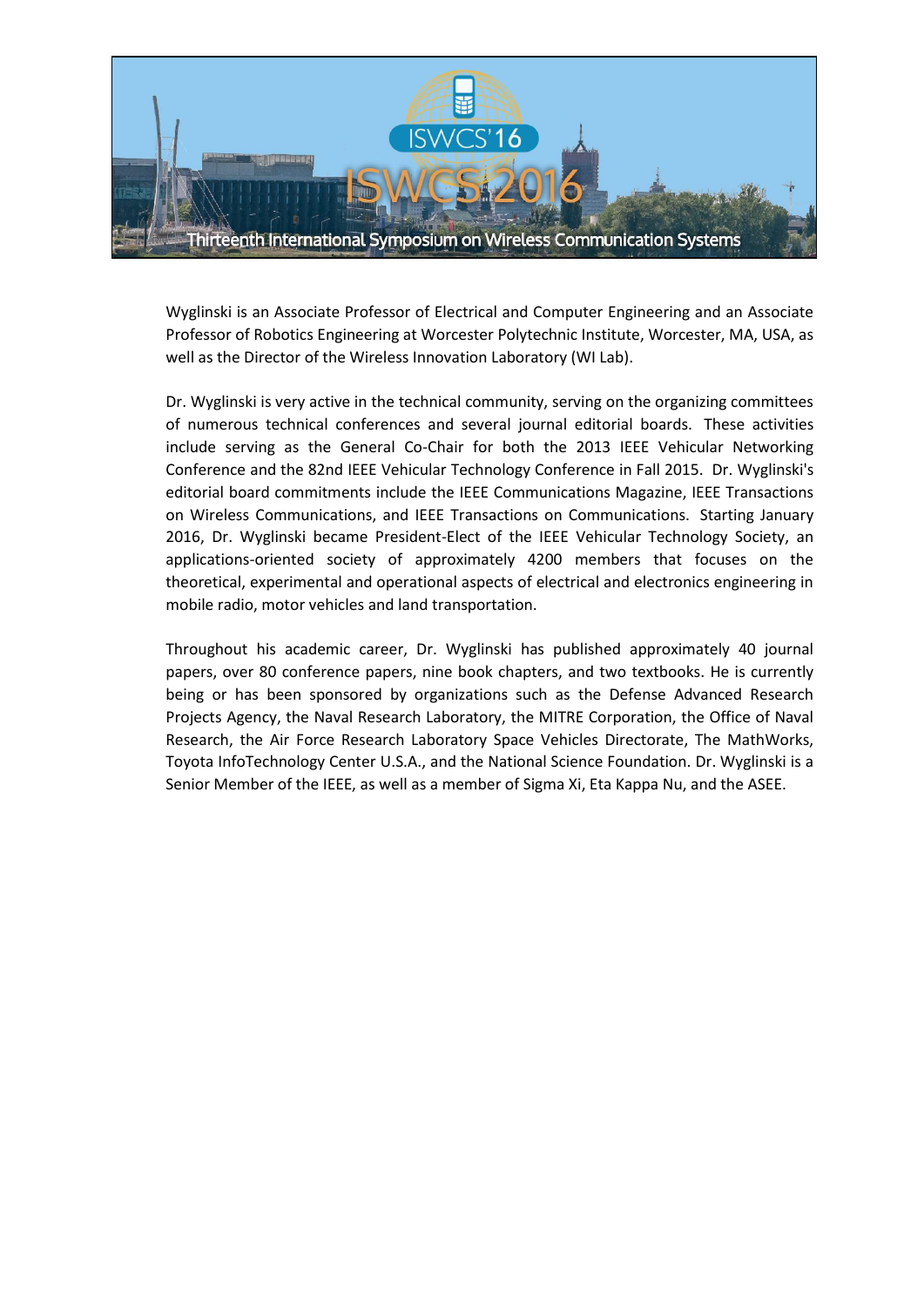

#### Prof. Adam Wolisz, Technische Universität Berlin, Germany



TALK TITLE:

Smartifying Wireless Networks

TALK DESCRIPTION:

The design of wireless networks is recently dominated by the push towards being better: offering higher capacity, higher throughput per user , lower latency... I will argue that the investment in new infrastructure meeting user needs can be significantly reduced if the following aspects are considered:

a/ the high inefficiency of todays applications in usage of the networks

b/ context dependent predictability of the information needs of the user

c/ location and mobility dependent expected connectivity

BIOGRAPHY:

Adam Wolisz received the Diploma degree in 1972, the Ph.D. degree in 1976, and the Habil. degree in 1983, all from the Silesian University of Technology, Gliwice, Poland. He worked several years with the Dept of Complex Automation Systems (later Institute of Theoretical and Applied Informatics of the Polish Academy of Sciences) in Gliwice, Poland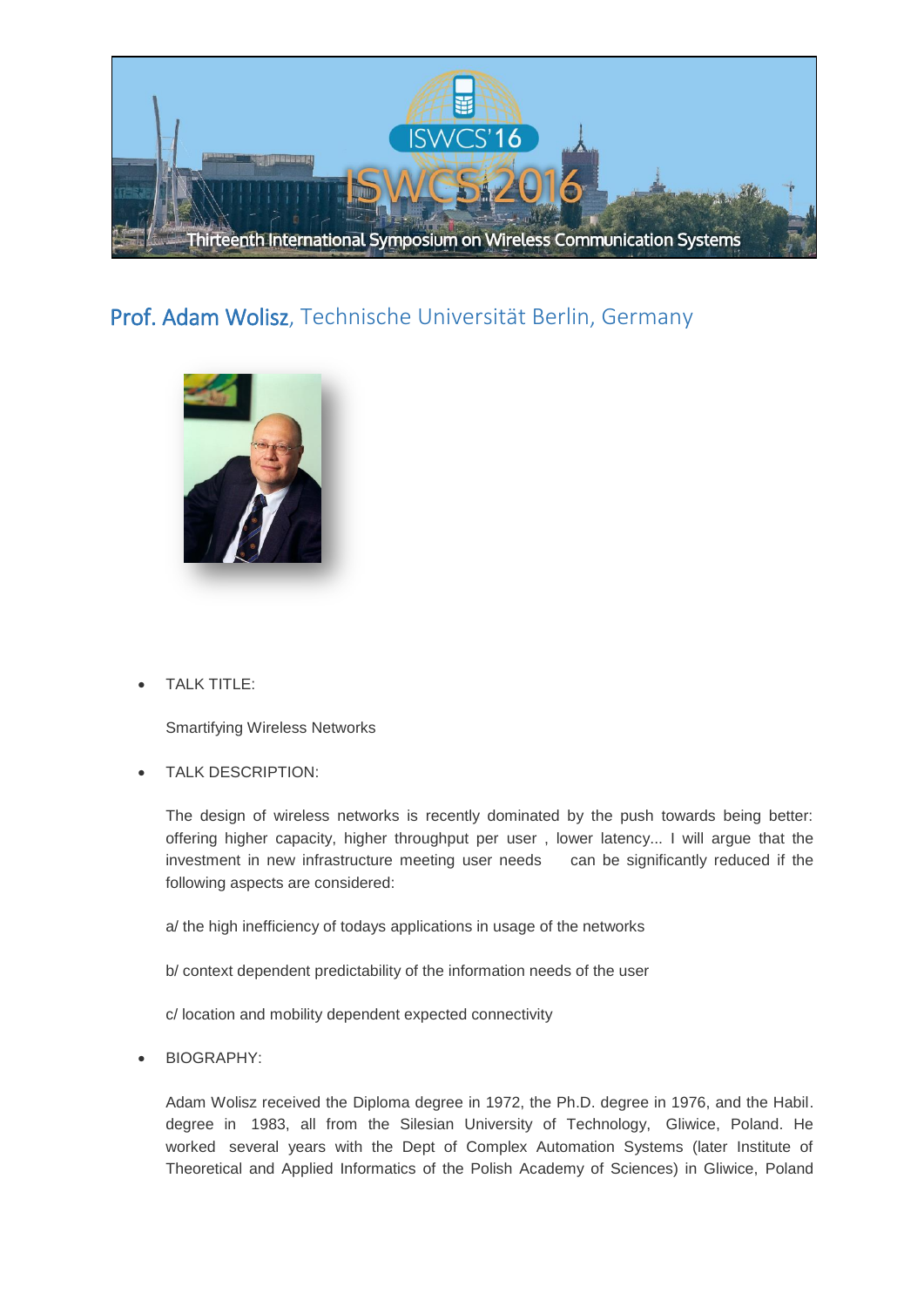

and GMED Fokus in Berlin leading activities in Computer Networks and distributed System Design and Evaluation

He joined Technische Universität Berlin, Berlin, Germany, in 1993, where he is currently a Chaired [Professor in Telecommunication Networks](https://poczta.put.poznan.pl/zimbra/www.tkn.tu-berlin.de) and an Executive Director of the Institute for Telecommunication Systems. He is also an Adjunct Professor with the Department of Electrical Engineering and Computer Science, University of California at Berkeley, Berkeley, CA, USA. His current research interests include architectures and protocols of communication networks, wireless/mobile networking, and sensor networks

Google Scholar profile:

https://scholar.google.de/citations?user=Gq8gWX4AAAAJ&hl=de&oi=ao

Web-pege with publications and other materials, including viedo:

http://www.tkn.tu-berlin.de/research/videos/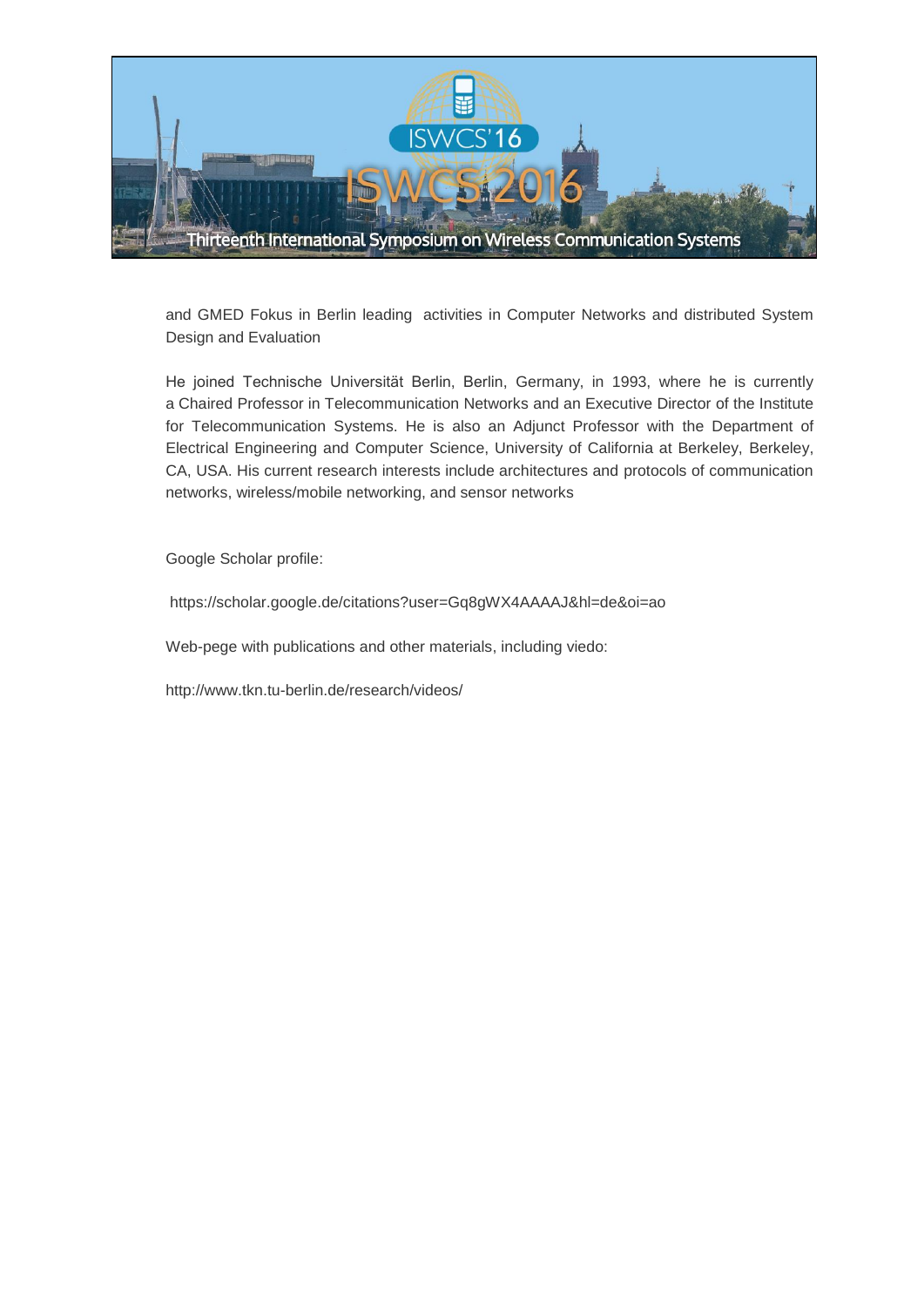

### Prof. Ruediger Urbanke, Ecole Polytechnique Fédérale de Lausanne, Switzerland,



TALK TITLE:

To Be Provided soon

TALK DESCRIPTION:

To Be Provided soon

BIOGRAPHY:

Rüdiger L. Urbanke obtained his Dipl. Ing. degree from the Vienna University of Technology, Austria in 1990 and the M.Sc. and PhD degrees in Electrical Engineering from Washington University in St. Louis, MO, in 1992 and 1995, respectively.

He held a position at the Mathematics of Communications Department at Bell Labs from 1995 till 1999 before becoming a faculty member at the School of Computer & Communication Sciences (I&C) of EPFL. He is a member of the Information Processing Group.

He is principally interested in the analysis and design of iterative coding schemes, which allow reliable transmission close to theoretical limits at low complexities. Such schemes are part of most modern communications standards, including wireless transmission, optical communication and hard disk storage. More broadly, his research focuses on the analysis of graphical models and the application of methods from statistical physics to problems in communications.

From 2000-2004 he was an Associate Editor of the IEEE Transactions on Information Theory and he is currently on the board of the series "Foundations and Trends in Communications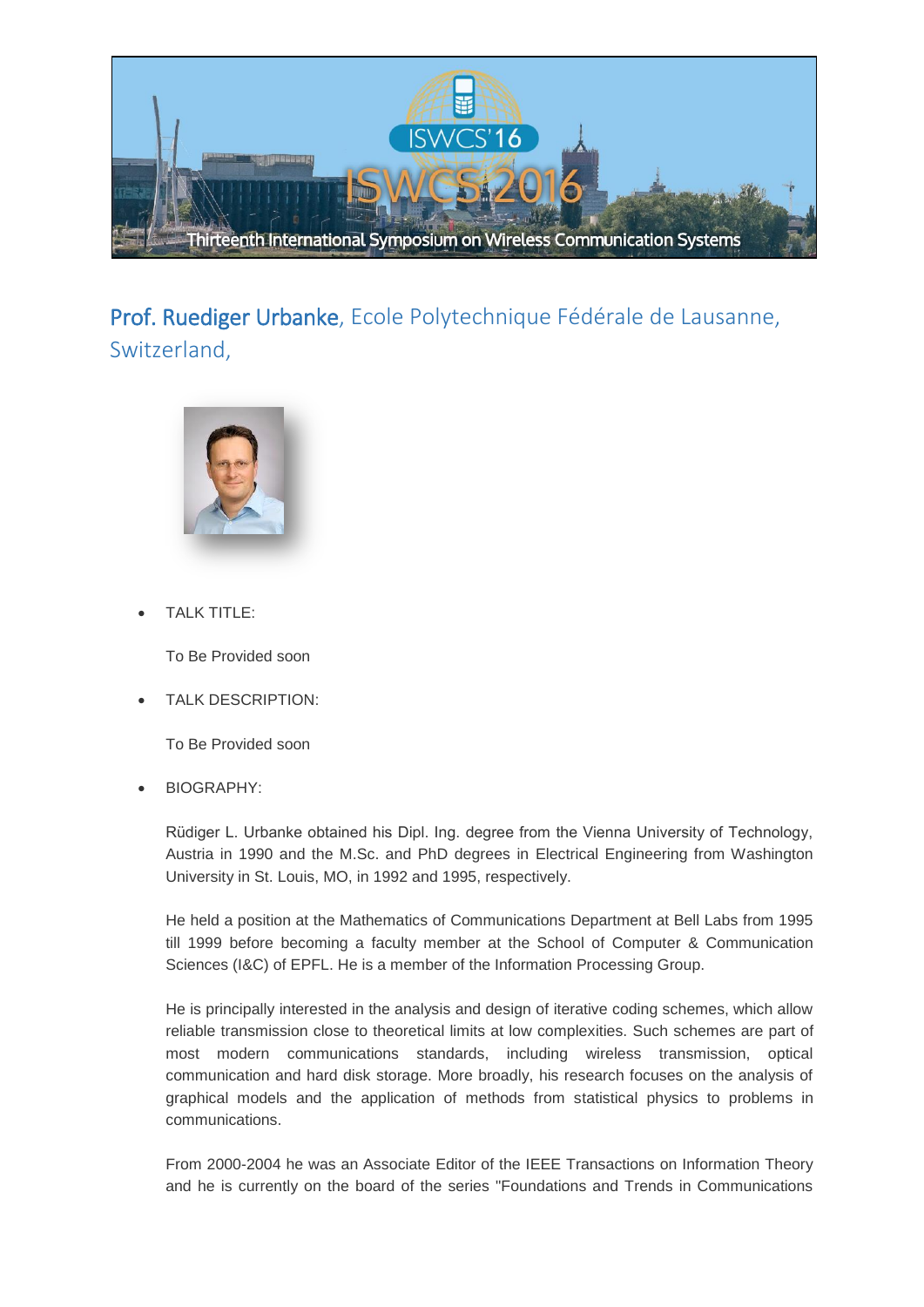

and Information Theory." Since 2013 he has been a Member of the Board of the Information Theory Society as well as a Dinstinguished Speaker. From 2009 till 2012 he was the head of the I&C doctoral school and in 2013 he served as Dean a. i. of I&C.

Dr. Urbanke is a recipient of a Fulbright Scholarship. He is a co-author of the book "Modern Coding Theory" published by Cambridge University Press a co-recipient of the 2002 and the 2013 IEEE Information Theory Society Paper Award, the 2011 IEEE Koji Kobayashi Award, as well as the 2014 IEEE Hamming Medal.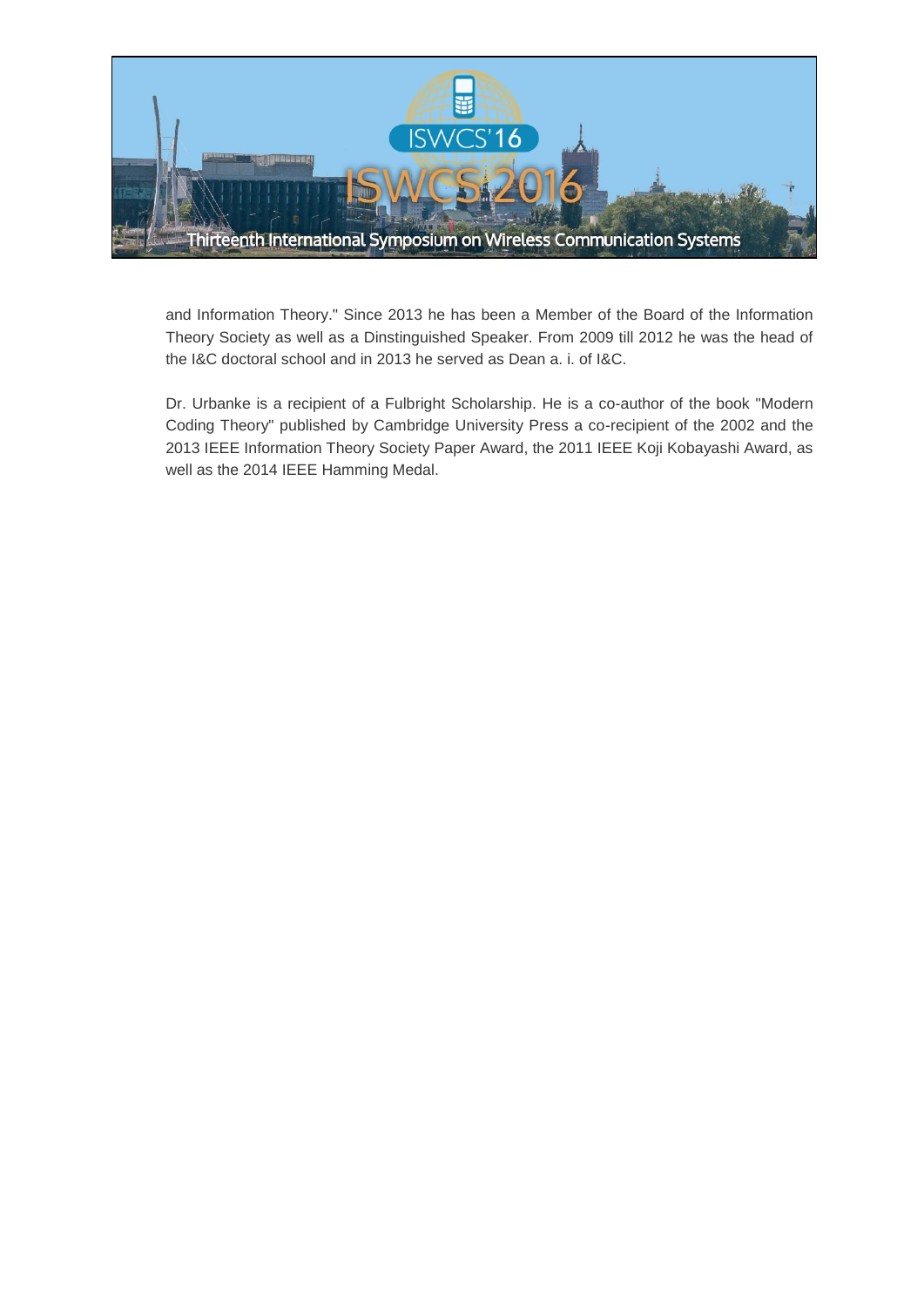

#### Dr. Patrick Marsch, Nokia Networks, Poland



TALK TITLE:

Expanding the human possibilities through 5G mobile communications – from research to standardization to commercial roll-out

TALK DESCRIPTION:

To be provided soon

BIOGRAPHY:

Patrick Marsch received his Dipl.-Ing. and Dr.-Ing. degrees from Technische Universität Dresden, Germany, in 2004 and 2010, respectively. He was the technical project coordinator of the project

EASY-C, where the world's largest research test beds for LTE-Advanced were established. After heading a research group at TU Dresden, Germany, he is now heading a radio research department within Nokia Networks, Wrocław, Poland. He has (co-)authored 50+ journal and conference papers, has received four best paper awards, been editor of or contributor to several books and has been awarded the Philipp Reis Prize for pioneering research in the field of Coordinated Multi-Point (CoMP). Patrick is also the technical manager of the 5G-PPP project METIS-II.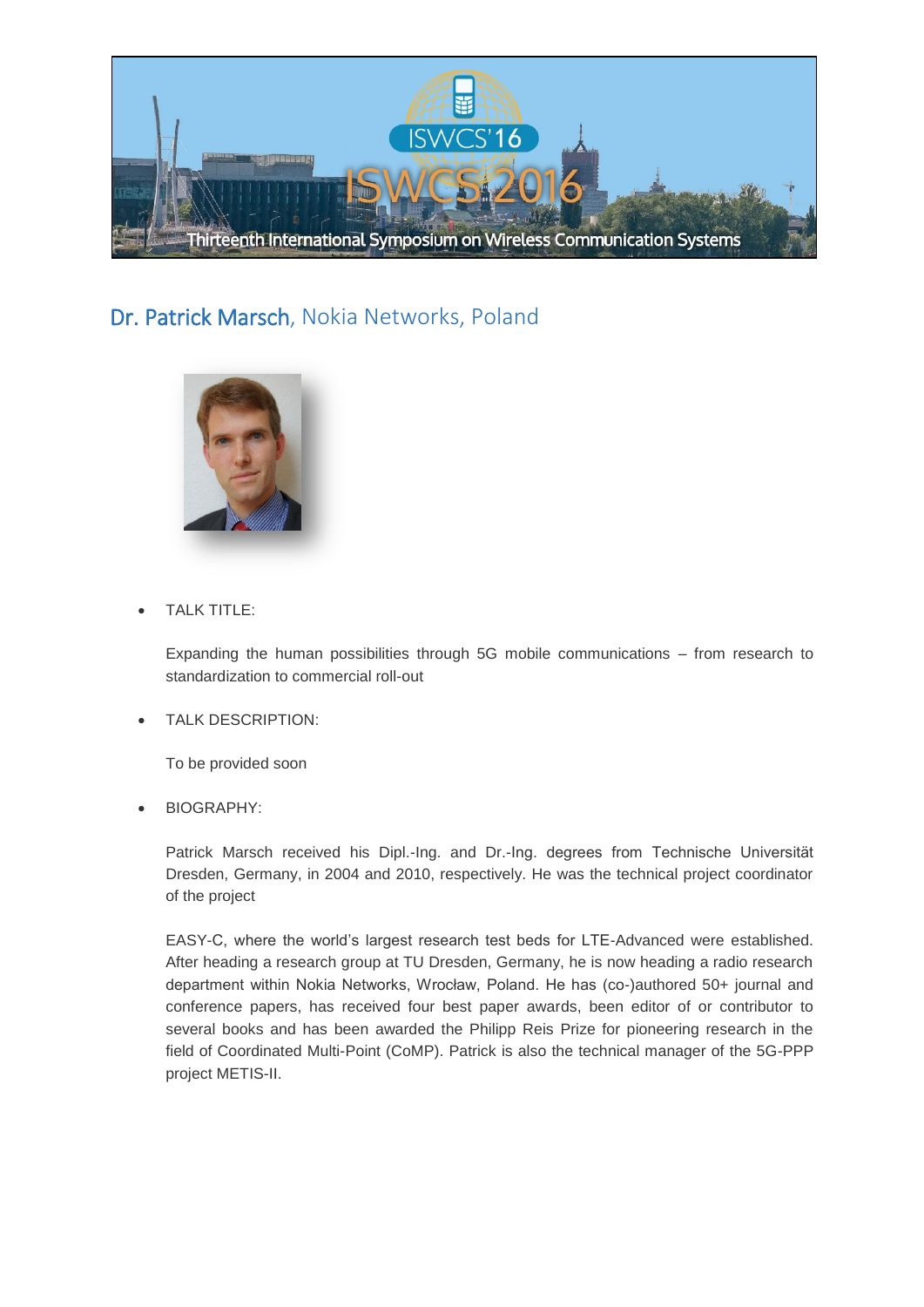

#### Prof. Eric Ström, Chalmers University of Technology, Sweden



TALK TITLE:

5G Ultra-Reliable Communications for Vehicular Applications

TALK DESCRIPTION:

Applications enabled by Cooperative Intelligent Transport Systems (C-ITS) represent a major step towards making the road transport system safer and more efficient (green), and thus suited for a sustainable future. Wireless communication between vehicles and road infrastructure is an enabler for high-performance C-ITS applications. State-of-the-art communication systems for supporting low-latency C-ITS applications are based on IEEE 802.11 medium access control (MAC) and physical (PHY) layers. In this talk, we argue that a well-designed 5G system can complement or even replace these systems. We will review the C-ITS application requirements and explain how these are well aligned with the foreseen generic 5G service of ultra-reliable machine-type communication (uMTC). Key technology components suitable for constructing the uMTC service are identified: reliable service composition (RSC) and device-to-device (D2D) links for all-to-all broadcast communication, operational at high mobility and with varying degree of network assistance. Important problems for future studies, including radio-resource management, medium access control, and physical layer challenges, are discussed.

BIOGRAPHY: